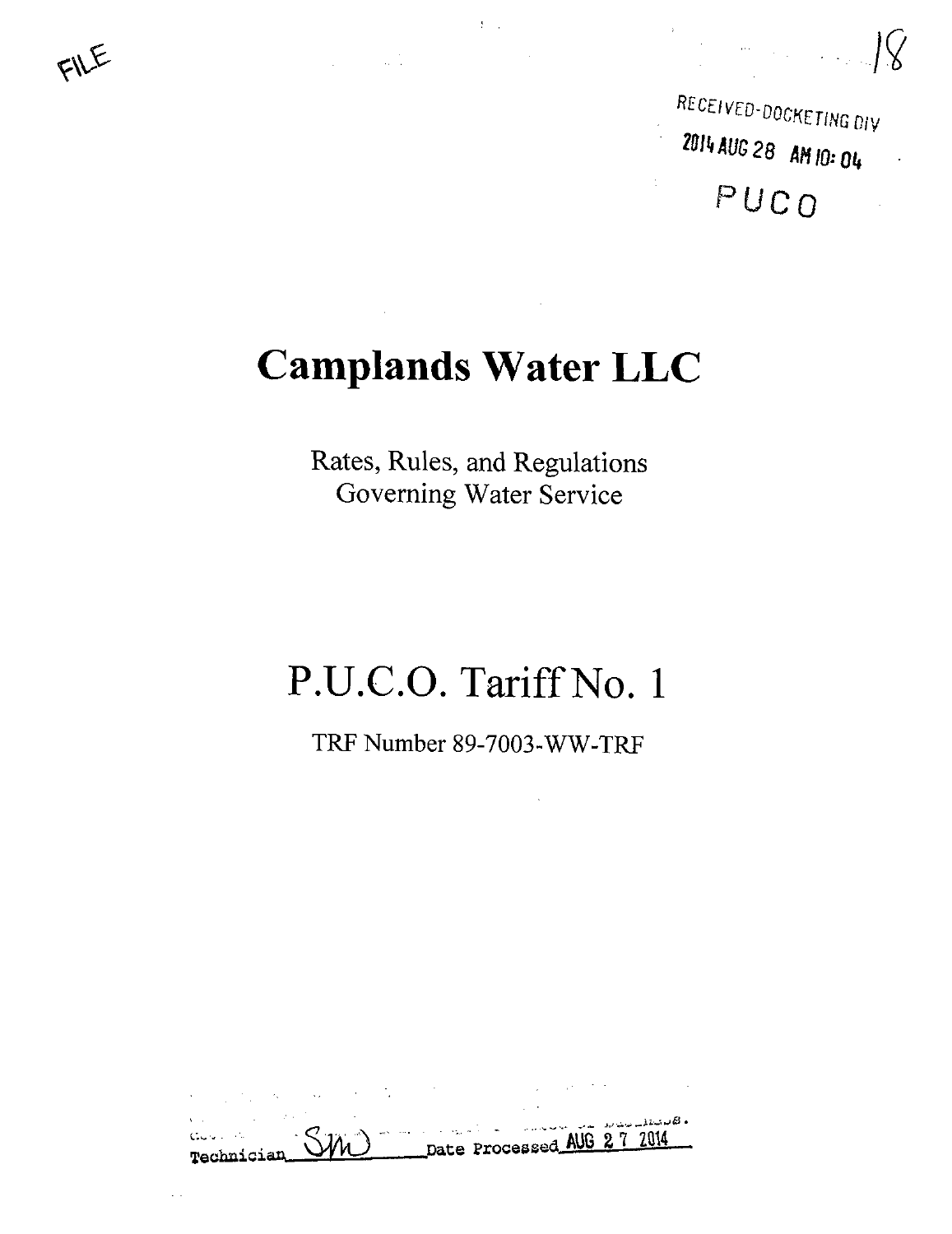Camplands Water LLC PO Box 1420 Andover, OH 44003

## Section 1 Original Sheet No. 1

#### P.U.C.O. TARIFF NO. 1

## Table of Contents

| Subject                                     | <b>Section</b> | <b>Sheet</b>   | <b>Effective Date</b> |
|---------------------------------------------|----------------|----------------|-----------------------|
| <b>Table of Contents</b>                    | 1              | $\mathbf{1}$   |                       |
| Subject Index                               | 1              | $\overline{2}$ |                       |
| Service Area of the Camplands Water Company | 2              | 1              |                       |
| <b>Explanation of Terms</b>                 | 3              | 1              |                       |
| Rates and Charges                           | $\overline{4}$ | 1              |                       |
| General Regulations Governing Service       |                |                |                       |
| Compliance with Ohio Administrative Code    | 5              | 1              |                       |
| Ownership and Maintenance                   | 5              | 1              |                       |
| <b>Billing</b>                              | 5              | 1              |                       |
| Application for New Service                 | 5              |                |                       |
| <b>Prohibited Connections</b>               | 5              |                |                       |
| Disconnection Procedure                     | 5              | 2              |                       |
| Reconnection of Service                     | 5              | 4              |                       |
| Access to Customer's Premises               | 5              | 5              |                       |
| Seasonal Service                            | 5              | 5              |                       |
| <b>Complaint Procedure</b>                  | 5              | 5              |                       |
| <b>Special Contracts</b>                    | 5              | 6              |                       |
| Service Lines                               | 6              | 1              |                       |
| Main Extensions                             | 7              | 1              |                       |
| Notification of Customer Rights             | Appendix       |                |                       |

Issued: August 20, 2014 Effective: September 1, 2014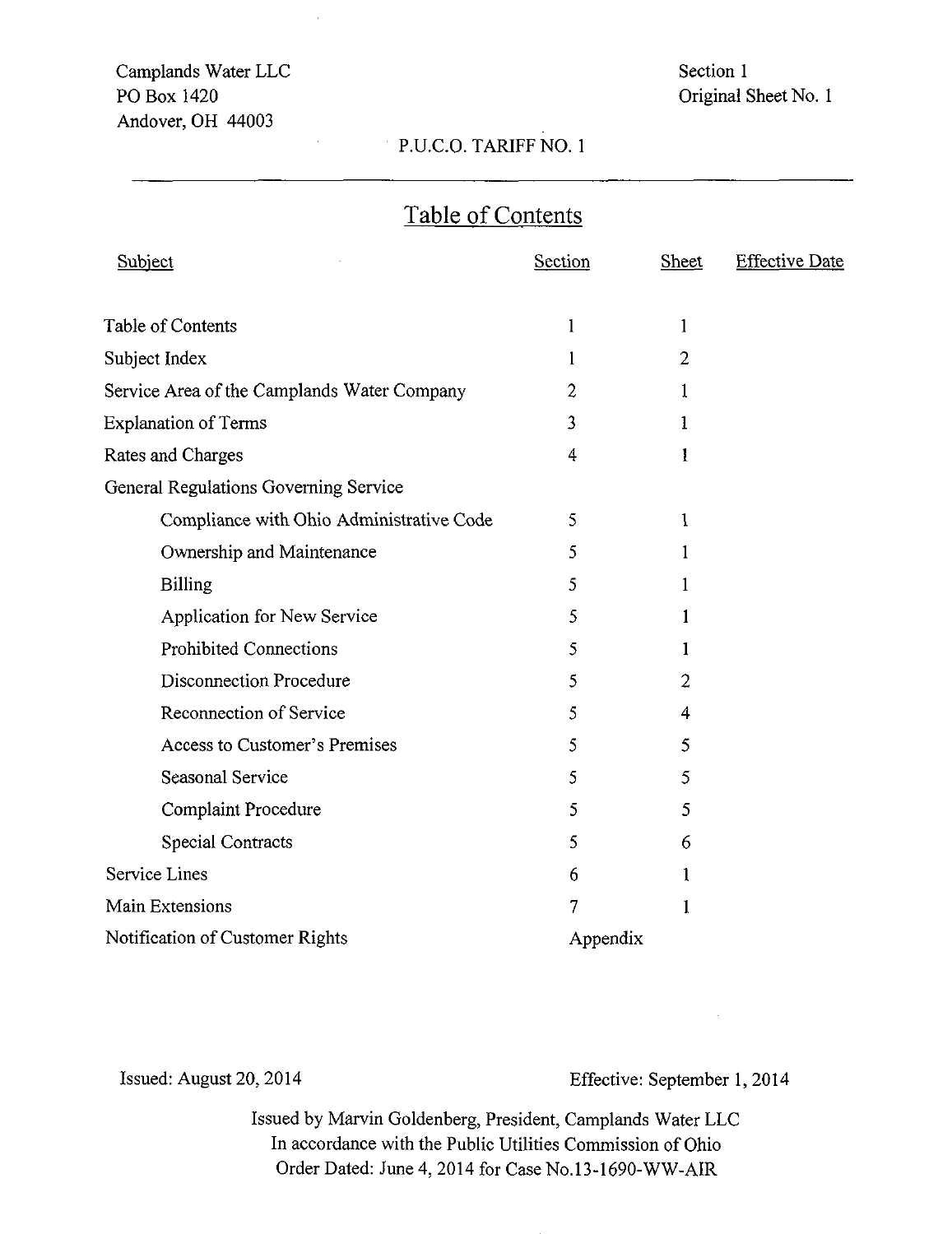Camplands Water LLC PO Box 1420 Andover, OH 44003

 $\sqrt{1-\frac{1}{2}}$ 

## Section 1 Original Sheet No. 2

### P.U.C.O. TARIFF NO. 1

| Subject Index                      |                |                |                       |  |  |  |
|------------------------------------|----------------|----------------|-----------------------|--|--|--|
| Subject                            | Section        | <b>Sheet</b>   | <b>Effective Date</b> |  |  |  |
| <b>Access to Customer Premises</b> | 5              | 5              |                       |  |  |  |
| <b>Billing</b>                     | 5              | 1              |                       |  |  |  |
| Complaint Procedure                | 5              | 5              |                       |  |  |  |
| <b>Disconnection Procedure</b>     | 5              | $\overline{2}$ |                       |  |  |  |
| <b>Explanation of Terms</b>        | 3              | 1              |                       |  |  |  |
| Main Extensions                    | $\overline{7}$ | 1              |                       |  |  |  |
| Map of Service Territory           | $\overline{2}$ | 1              |                       |  |  |  |
| Notification of Customer Rights    | Appendix       |                |                       |  |  |  |
| Ownership and Maintenance          | 5              | 1              |                       |  |  |  |
| Prohibited Connections             | 5              | 1              |                       |  |  |  |
| Rates and Charges                  | 4              | 1              |                       |  |  |  |
| Reconnection of Service            | 5              | 4              |                       |  |  |  |
| Seasonal Service                   | 5              | 5              |                       |  |  |  |
| Service Lines                      | 6              | 1              |                       |  |  |  |
| Special Contracts                  | 5              | 6              |                       |  |  |  |

Issued: August 20, 2014 Effective: September I, 2014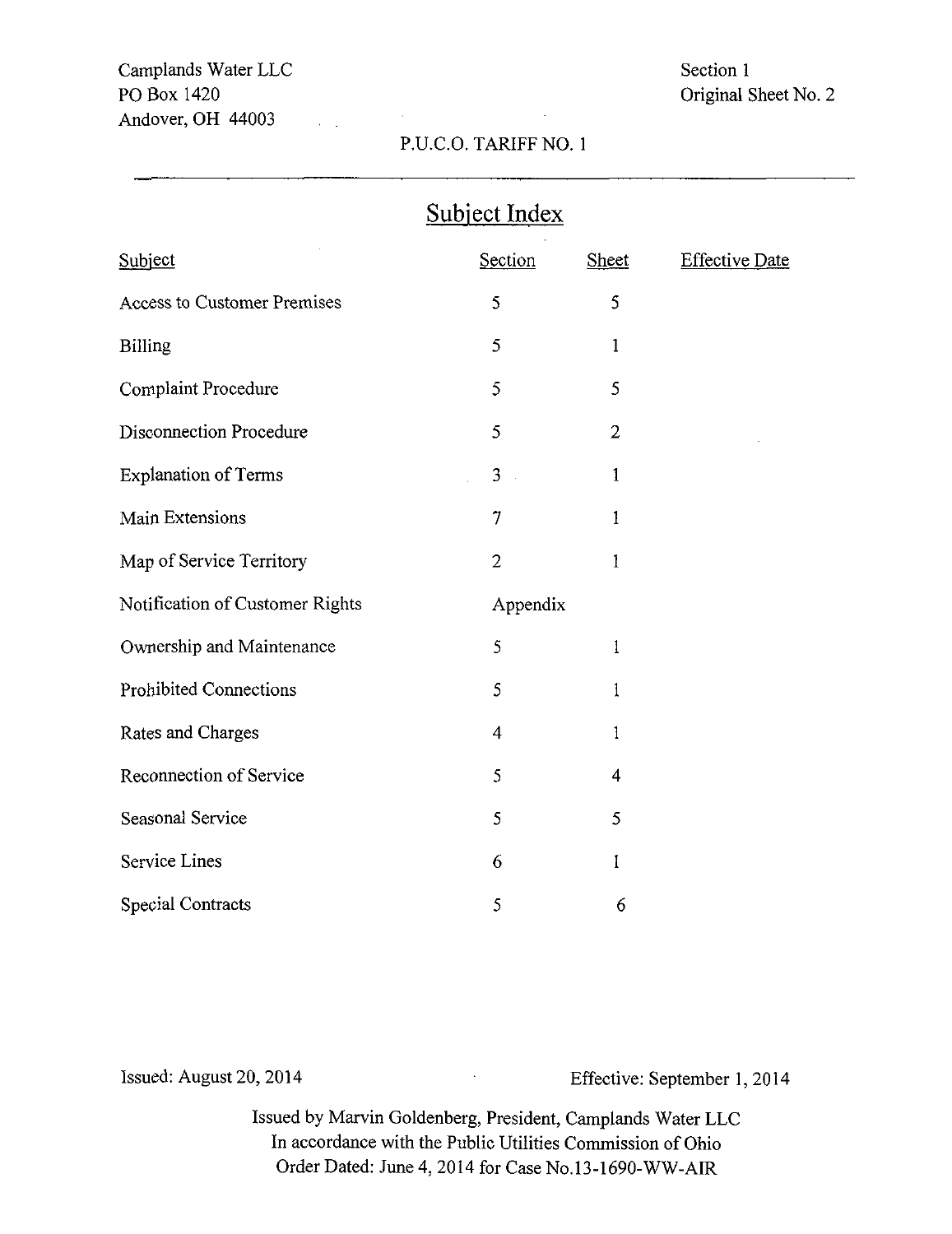Camplands Water LLC POBox 1420 Andover, OH 44003

Section 2 Original Sheet No. I

#### P.U.C.O. TARIFF NO. 1



## Service Area of the Campgrounds Water Company

Issued: August 20, 2014 Effective: September 1, 2014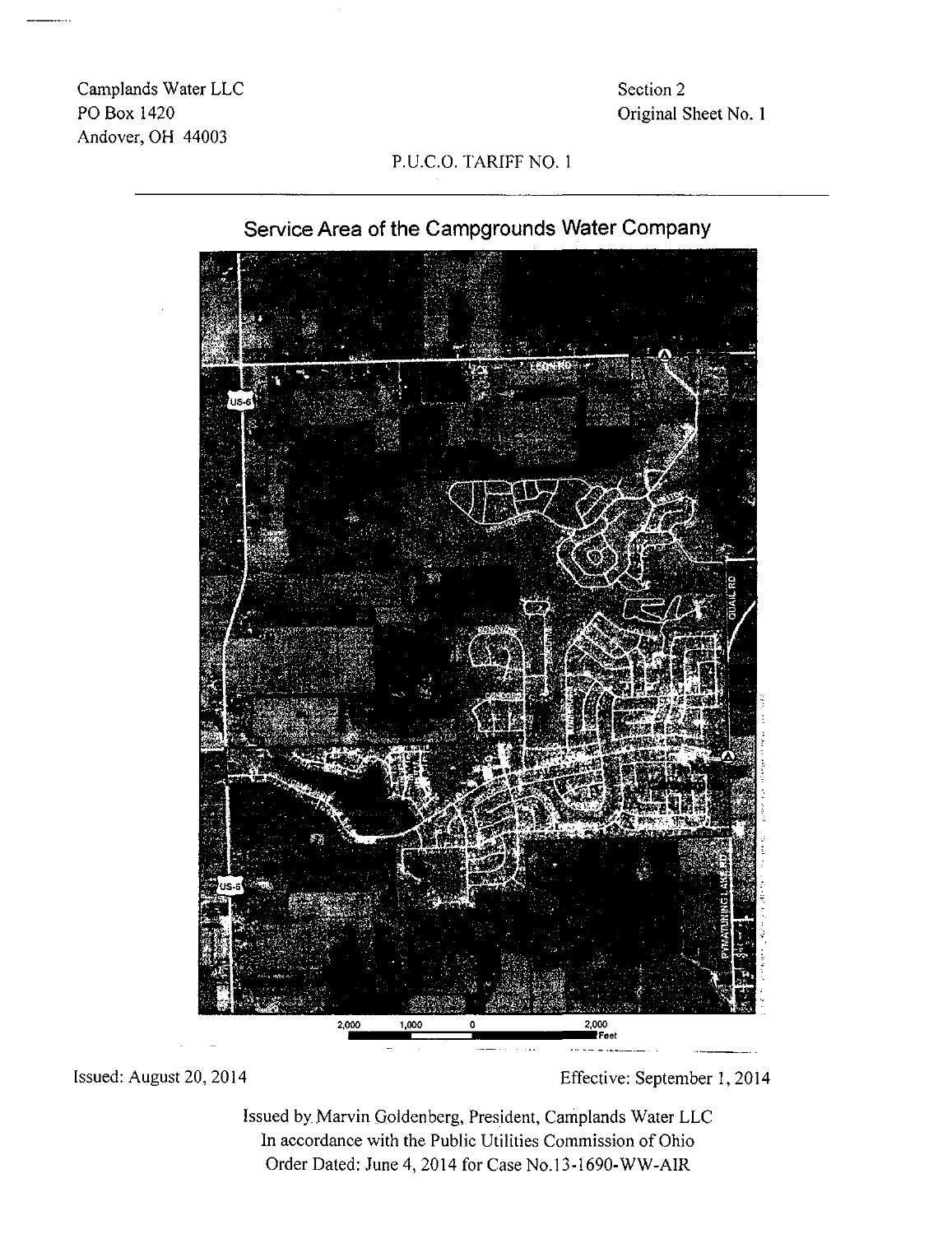Camplands Water LLC Section 3 PO Box 1420 Original Sheet No. 1 Andover, OH 44003

#### P.U.C.O. TARIFF NO. 1

## EXPLANATION OF TERMS

ASSOCIATION - Means either Holiday Camplands Association, Inc. or Lake Village Club, Inc., or any association served by the Company.

COMPANY - Camplands Water LLC.

COMPANY SERVICE LINE - that portion of the service line between the distribution main up to and including the curb stop and water outlet connection at or near the property line, right-ofway, easement line, maintained at the cost of the Company.

CONSUMER COMPLAINT - a customer/consumer contact when such contact necessitates follow-up by or with the Company to resolve a point of contention.

COST - The expenditure by the Company for labor, materials, engineering, supervision, motor vehicles and tools and any other expenditures incidental thereto to the extent that any or all of such items are directly assignable to the particular situation involved, except when modified by the word "esfimated", in which case it shall be the estimated expenditure for such item.

CUSTOMER - means one of the Associations.

CUSTOMER SERVICE LINE - means that portion of the service line from the Company's service line to the structure or premises which is supplied, installed, and maintained at the cost of the customer.

DISTRIBUTION MAIN - means a pipe that transports or distributes water from the supply system to the service lines of a water customer.

OUTAGE - Any interruption of a Company system, other than a customer service line, which causes the cessation of water service

PUCO - The Public Utilities Commission of Ohio

 $\mathcal{L}^{\mathcal{L}}(\mathcal{L}^{\mathcal{L}}(\mathcal{L}^{\mathcal{L}}(\mathcal{L}^{\mathcal{L}}(\mathcal{L}^{\mathcal{L}}(\mathcal{L}^{\mathcal{L}}(\mathcal{L}^{\mathcal{L}}(\mathcal{L}^{\mathcal{L}}(\mathcal{L}^{\mathcal{L}}(\mathcal{L}^{\mathcal{L}}(\mathcal{L}^{\mathcal{L}}(\mathcal{L}^{\mathcal{L}}(\mathcal{L}^{\mathcal{L}}(\mathcal{L}^{\mathcal{L}}(\mathcal{L}^{\mathcal{L}}(\mathcal{L}^{\mathcal{L}}(\mathcal{L}^{\mathcal{L$ 

SERVICE CONNECTION - The connection of a Company service line with the customer's service line at or near the property line, which connection enables the customer to receive service.

Issued: August 20, 2014 Effective: September 1, 2014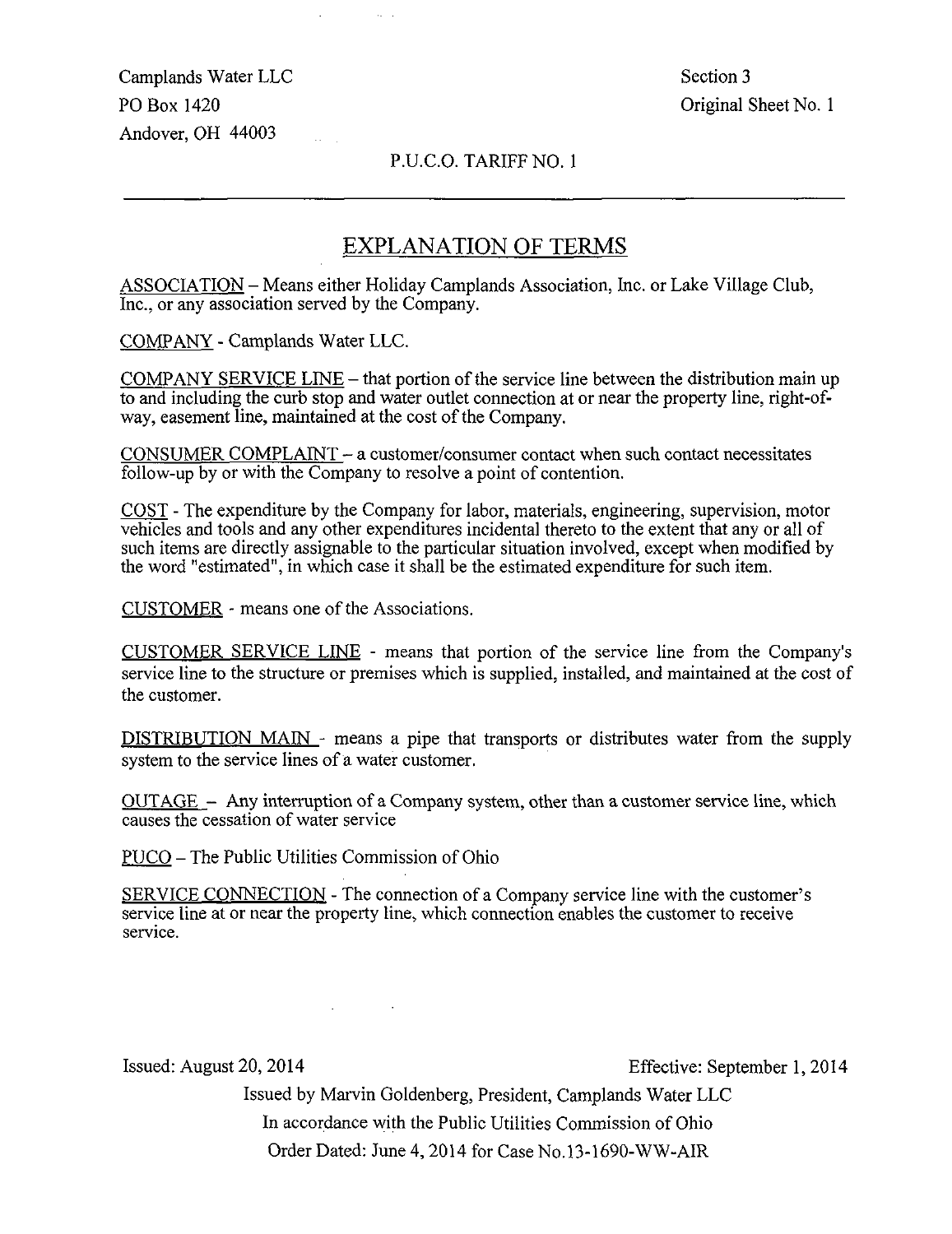Camplands Water LLC Section 4 PO Box 1420 Criginal Sheet No. 1 Andover, OH 44003

P.U.C.O. TARIFF NO. I

## RATES AND CHARGES

#### Monthly Charges:

The following rates will be charged to each of the Company's two customers. All payments are due at the first of each month.

#### Customer Base Rate

| Using less than 1.25 million Gal/Month | \$5,666.00 / month   |
|----------------------------------------|----------------------|
| Using more than 1.25 million Gal/Month | $$18,968.75$ / month |
|                                        |                      |

Note: Ashtabula County Sewer Plant usage will be included in the usage of all other customers.

## <u>Miscellaneous Charges:</u>

#### Late Payment Charge

All payments received fifteen (15) days after the due date are considered late and subject to a late payment charge. The late payment charge will equal one percent (1%) of the bill amount. The late payment charge will be based on current late charges only. The late payment charge shall not be compounded on future delinquencies.

#### Winterization Service:

All requests by lot owners of one of the Associations for Year Round Connection Service (Winterization Service) shall be made to the Association and the Association shall request the Winterization Service be provided by the Company at the desired location. The Association and the Company shall agree on a target date for the work to be completed. The Company shall make every reasonable effort to meet the target date, subject to: employee availability; the payment for the service being made to the Association; and the Association lot owner having his service line installed and ready to be connected by the Company. The Association shall accept payment from lot owners. The Association shall pay the Company 50% of the Winterization Service fee prior to the work commencing and 50% when the work is completed. The Company shall restore the condition of the lot owner's property to the same state it was prior to the winterization work commencing. The Association shall be indemnified, defended and held harmless by the Company from any and all claims arising out of, or based on: I) any damage or injury to lot owners or their property as a result of the Winterization Service; and 2) any damage or injury to the Association, its employees, and third parties as a result of the installation of the Winterization Service.

Winterization Fee \$437.20

Issued: August 20, 2014 Effective: September 1, 2014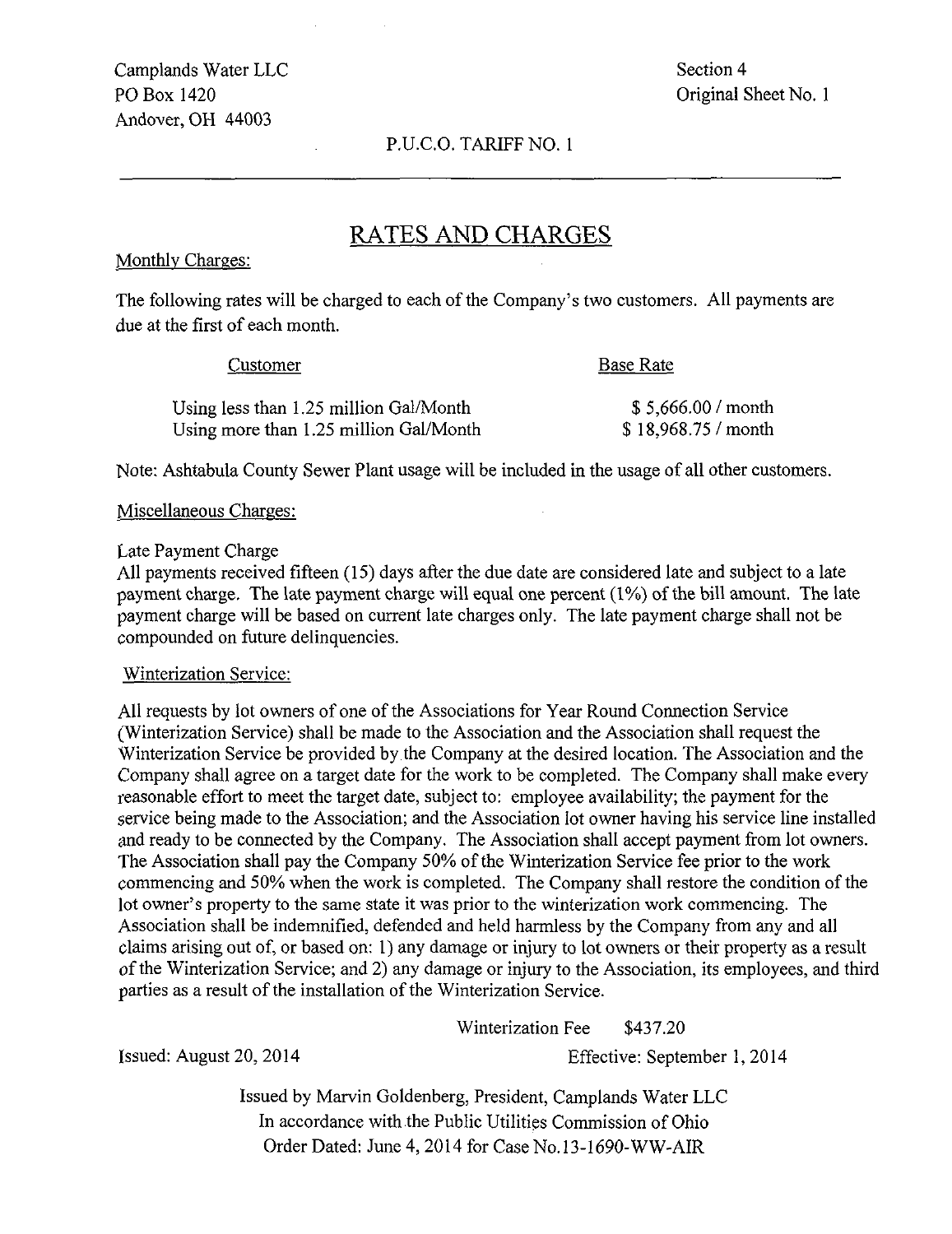Camplands Water LLC Section 5 PO Box 1420 Original Sheet No. 1 Andover, OH 44003

#### P.U.C.O. TARIFF NO. 1

## GENERAL REGULATIONS GOVERNING SERVICE

#### COMPLIANCE WITH THE OHIO ADMINISTRATIVE CODE

Nothing within the Company's tariff shall take precedence over the rules set forth in the chapter, unless otherwise specifically ordered by the Commission pursuant to rule 4901:1-15-02 of the Administrative Code.

#### OWNERSHIP AND MAINTENANCE

The Distribution Mains including curb stops, valves, and any metering, are the property of the Company, and the Company reserves the right to repair, replace and maintain them, as well as to remove them upon discontinuance of service. The Company does not own and is not responsible for the installation and maintenance of customer service lines.

#### BILLING

No bills will be sent for water service. Payment for water service shall be payable monthly in advance for periods beginning the first of the month, or later at such dates as may be determined by the Company. All payments are due and payable to the Company by the due date. All payments received fifteen (15) days after the due date are considered late and subject to a late payment charge. Failure to pay will render the customer subject to discontinuance of service. If any bill is not paid by the due date, the service may be discontinued upon fourteen (14) days written notice.

#### APPLICATIONS FOR NEW SERVICE AND DEPOSITS

The Company does not require an Application for new service, nor does it require a deposit associated with new service.

#### PROHIBITED CONNECTIONS

The Company will not permit Distribution Mains or Customer Service Lines carrying its water supply to be connected on any premises with any piping which is connected with any other source of water supply. Nor will the Company permit its Distribution Mains or Customer Services Lines to be connected in any way to any piping, tank, vat or other apparatus which contains liquids, chemicals, or other matter which may fiow back into the Company's Mains.

Issued: August 20, 2014 Effective: September I, 2014 Issued by Marvin Goldenberg, President, Camplands Water LLC In accordance with the Public Utilities Commission of Ohio Order Dated: June 4, 2014 for Case No.l3-l690-WW-AIR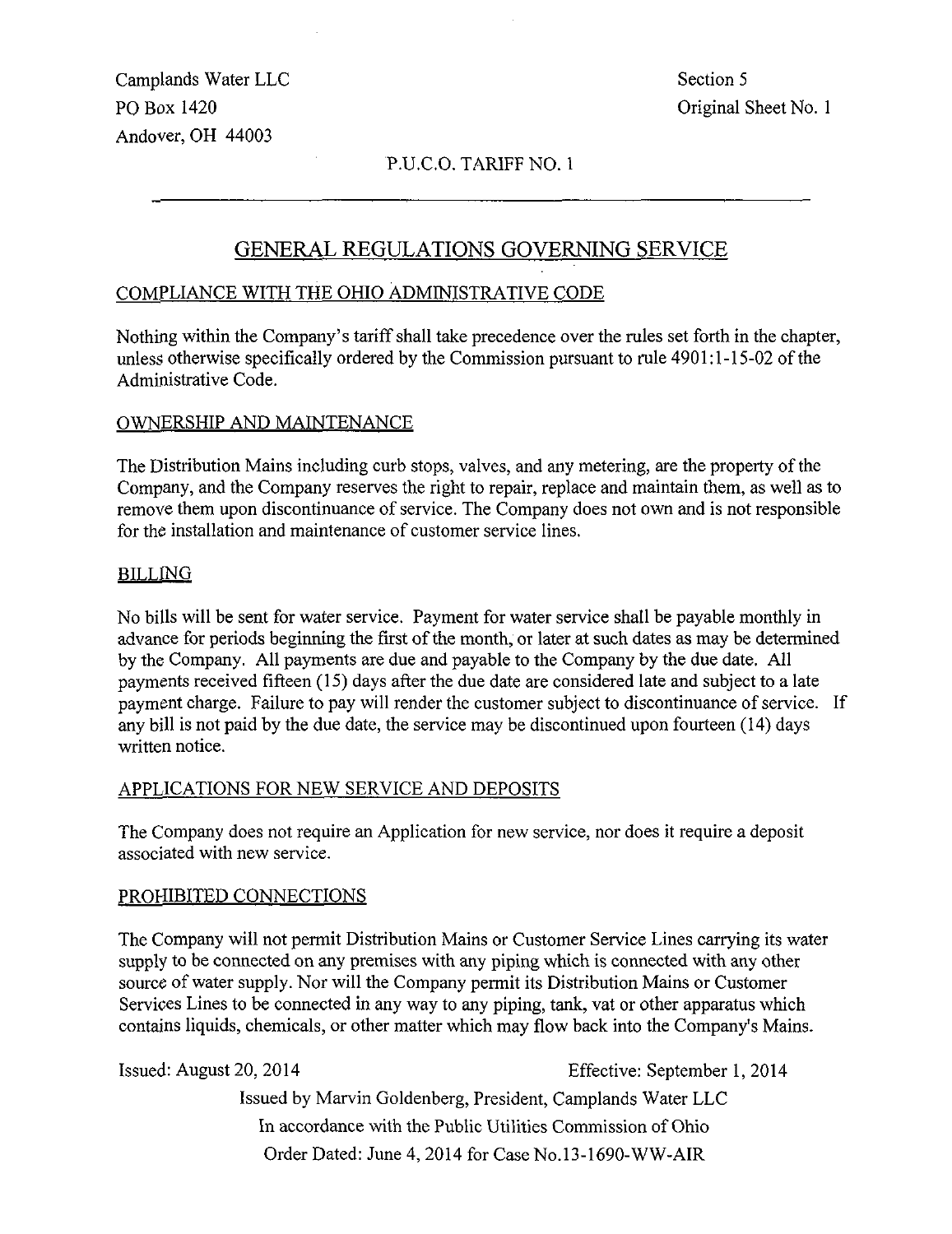Camplands Water LLC Section 5 PO Box 1420 Criginal Sheet No. 2 Andover, OH 44003

#### P.U.C.O. TARIFF NO. 1

#### DISCONNECTION PROCEDURES

- (A) Service may not be refused or disconnected to any customer or refused to any applicant for service unless the Company complies with all of the disconnection procedures contained in this tariff. Service shall not be disconnected to any customer unless the disconnection conditions in this tariff may be specifically applied to that customer.
- (B) Service may be refused or disconnected to any customer or refused to any applicant for service as stated in this paragraph. In an instance where a customer's service could be disconnected under more than one of the following conditions, the minimum notice provision (which includes no notice) will be provided.
	- (1) No notice is required in any of the following instances;
		- (a) For tampering with any distribution main, service line, meter, curb stop, curb box, seal, or other appliance under the control of, or belonging to, the Company.
		- (b) For connecting the service line or any pipe directly or indirectiy connected to it with any other source of supply or with any apparatus which may, in the opinion of the Company, contaminate the Company's water supply or threaten the integrity of the system.
		- (c) For any other violation of or failure to comply with the regulations of the Company which may in the opinion of the Company or any public authority, create an emergency situation.
	- (2) The customer must be given not less than twenty-four hours written notice before service is disconnected when any of the following conditions exist:
		- (a) For the use of water for any purpose other than domestic use or for the use of water service upon any premises other than for the Associations and the County sewer plant being served by Camplands Water LLC.
		- (b) To prevent waste or reasonably avoidable loss of water.

Issued: August 20, 2014 Effective: September I, 2014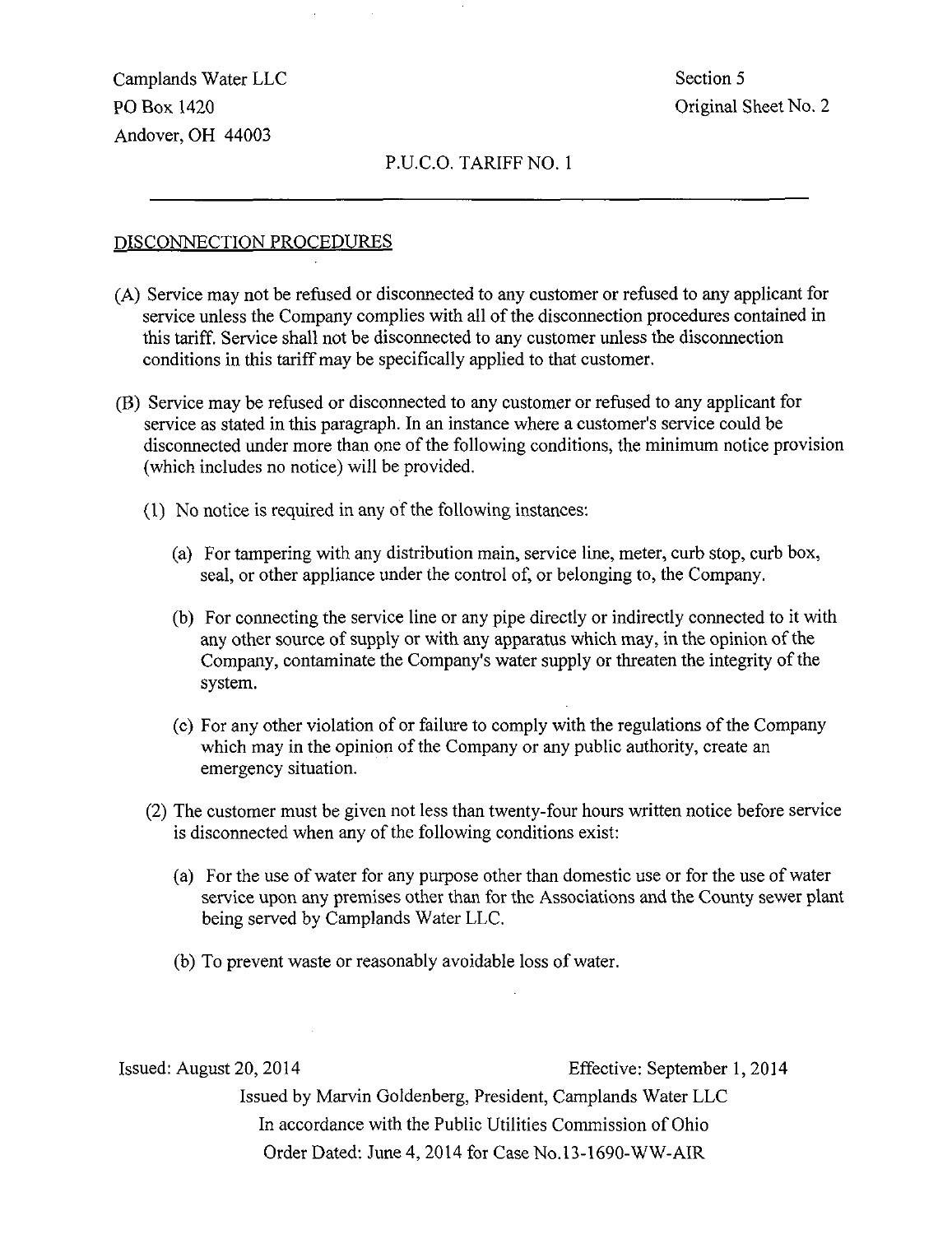## Camplands Water LLC Section 5 PO Box 1420 Original Sheet No. 3 Andover, OH 44003

#### P.U.C.O. TARIFF NO. 1

Personal delivery of the notice to the customer's premise shall first be attempted. If personal service cannot be accomplished at that time, then the notice shall be securely attached to the premises in a conspicuous manner.

- (3) The customer must be given not less than fourteen days written notice before service is disconnected when any of the following conditions exist:
	- (a) For nonpayment of any tariffed charges when due or within any additional period for payment permitted by the Company. Disconnection of service for nonpayment may not occur prior to fourteen days after the due date.
	- (b) For any violation of, or failure to comply with, the regulations of the Company other than stated in paragraph  $(B)(1)$  of this tariff.
	- (c) For misrepresentation to the Company as to any material fact.
	- (d) For violation of federal, state, or local laws or ordinances where such violation affects the provision of utility service by the Company.
- (C) Service may not be refused or disconnected to any customer or refused to any applicant for service for any of the following reasons:
	- (1) Failure to pay any amount which, according to established payment dispute and resolution procedures, is in bona fide dispute.
	- (2) Failure to pay any charge not specified in the Company's tariff
- (D) The Company (after complying with the conditions set forth in this tariff) may disconnect service during its normal business hours as stated in its tariff; however, no disconnection for past due bills may be made after twelve thirty p.m. on the day preceding a day that all services necessary for reconnection are not regularly performed or available.
- (E) On the day of disconnection of service, the Company shall provide the customer with personal notice. If the customer is not available, the Company shall attach written notice to the customer location in a conspicuous location prior to disconnecting service. Those Company employees or agents who disconnect service al the premises may be authorized to

Issued: August 20, 2014 Effective: September 1, 2014 Issued by Marvin Goldenberg, President, Camplands Water LLC In accordance with the Public Utilities Commission of Ohio Order Dated: June 4, 2014 for Case No.l3-l690-WW-AIR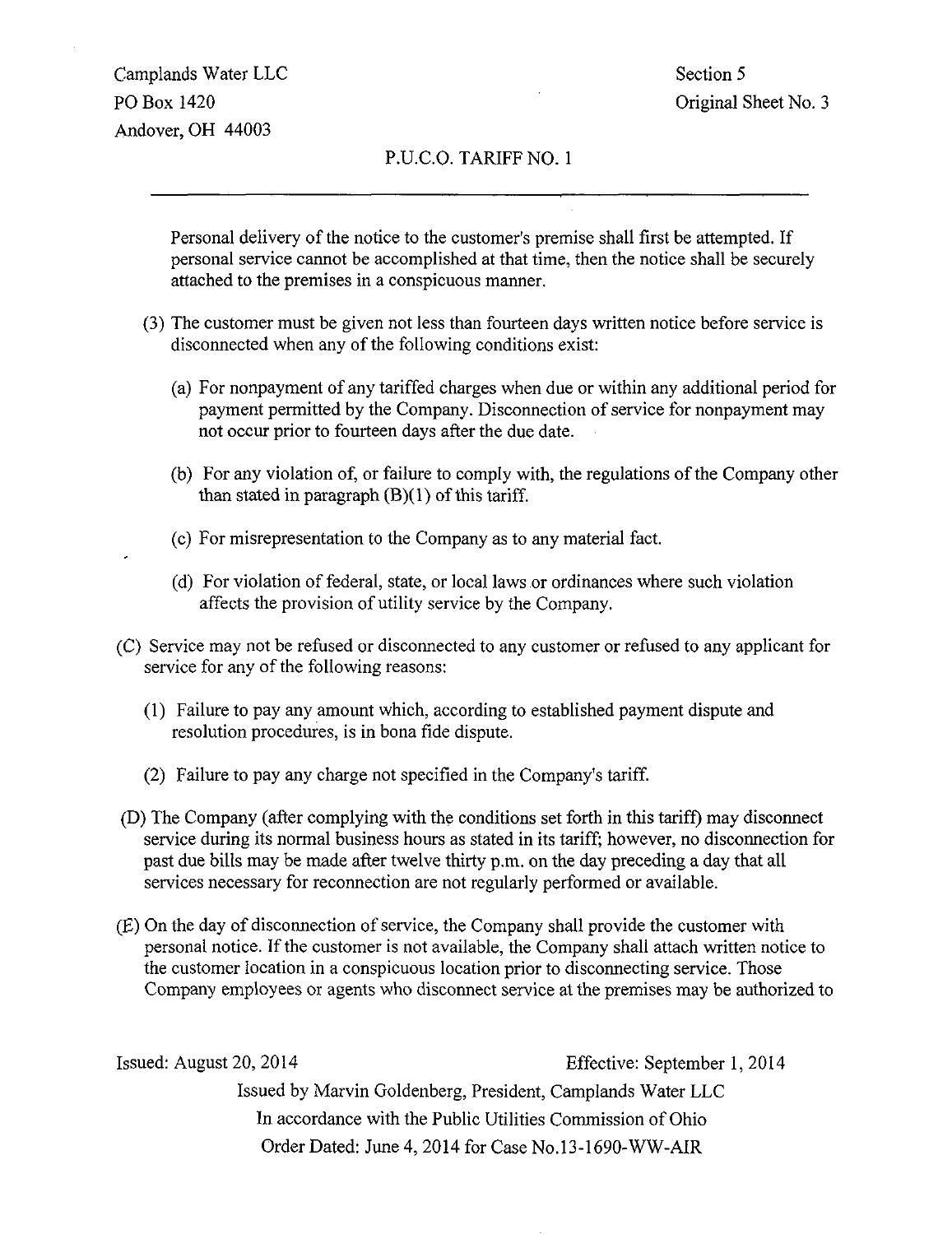#### P.UC.O. TARIFF NO. 1

make extended payment arrangements. Company employees or agents who disconnect service shall be authorized to complete one of the following:

- (1) Accept payment in lieu of termination.
- (2) Dispatch an employee to the premises to accept payment.
- (3) Make available to the customer a means to avoid disconnection.

#### RECONNECTION OF SERVICE

- (A) The Company shall reconnect previously disconnected service, unless prevented by circumstances beyond the Company's control, or unless a customer requests otherwise, by the close of the following regular company business day (4:00 P.M.) after any of the following:
	- (1) Receipt by the company of the full amount of arrears for which service was disconnected.
	- (2) The elimination of conditions that warranted disconnection of service.
	- (3) Agreement by the Company and the customer on a deferred payment plan and a payment.
- (B) If service is discontinued and the customer wishes to guarantee the reinstatement of service the same day on which payment is rendered, both of the following conditions apply:
	- (1) If reinstatement of service is requested the same day, the customer must notify the Company no later than twelve thirty p.m., and the customer must make payment in the Company's business office.
	- (2) The Company may require that the customer sign an agreement to pay the Company's incurred costs for reinstatement of service if it occurs after normal Company business hours. This fee shall be collected at the time reinstatement of service arrangements are made or rendered with the customer's next billing at the Company's discretion.

Issued: August 20, 2014 Effective: September I, 2014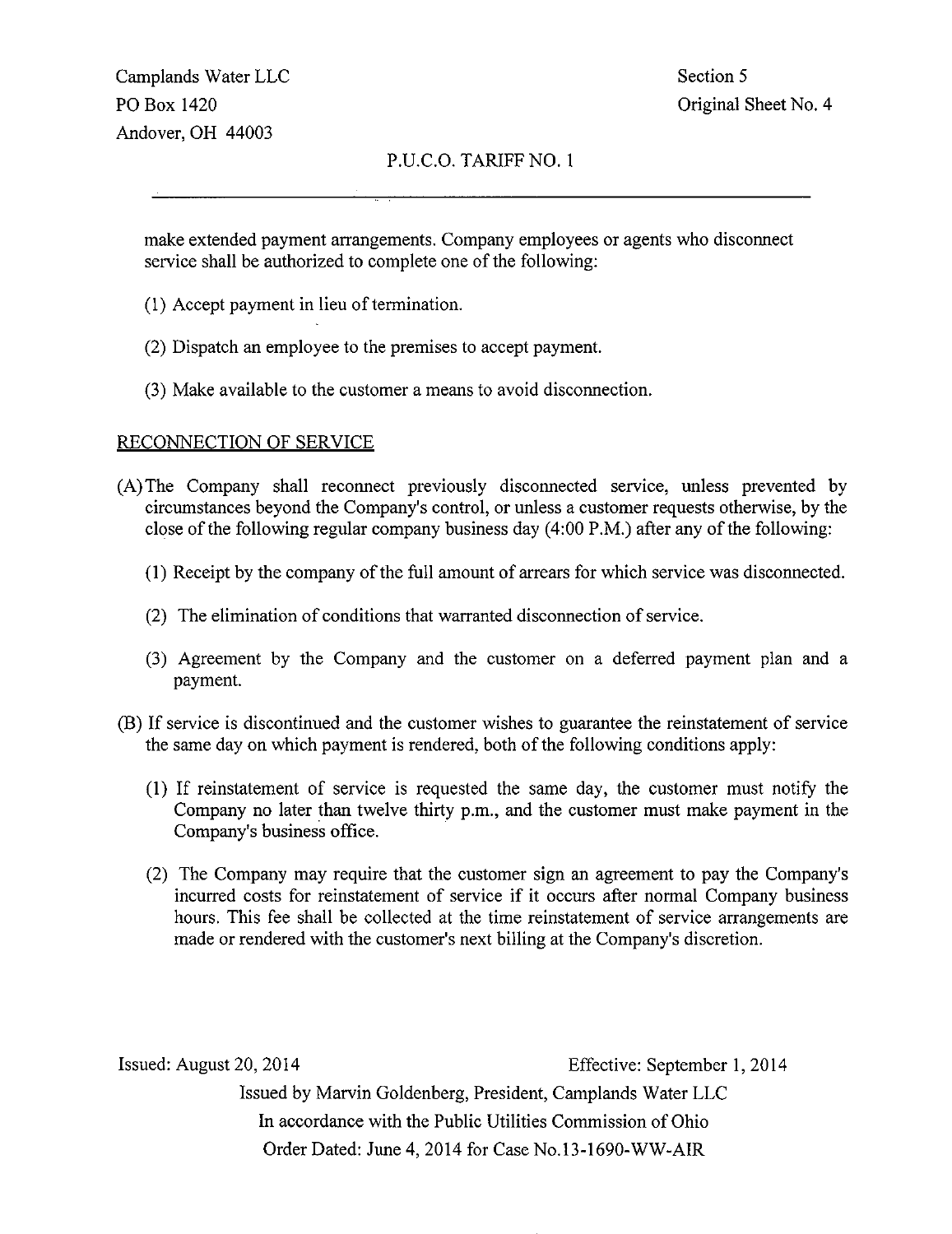Camplands Water LLC Section 5 PO Box 1420 Criginal Sheet No. 5 Andover, OH 44003

P.U.C.O. TARIFF NO. 1

(C) The Company may not insist upon payment of any current bill, excluding any reconnection charge, before restoring service under this provision unless that bill is more than fourteen days past due.

#### ACCESS TO CUSTOMER'S PREMISES

- (A) No employees or agents of the Company have or will claim the right to enter into the dwelling or structure of any customer except by permission granted by a person holding himself or herself as being responsible for the dwelling or structure.
- (B) This provision shall not be construed to prevent the Company from discontinuing service to a customer for the unreasonable denial of access to a structure required for the rendering of utility service in accordance with the Company's tariff. This provision also shall not be construed as limiting or eliminating property rights granted to the Company by easements or other estates or interests in land.
- (C) Any employee or agent of the Company seeking access to a dwelling or structure of a customer shall voluntarily identify himself or herself, provide proper State of Ohio photo identification (a driver's license), and state the reason for the visit. The employee or agent shall, in all cases, direct himself or herself to a person holding him or herself as being responsible for the dwelling or structure. Entrance will not be sought or gained by subterfuge or force.

#### SEASONAL SERVICE

Except as provided in the following paragraph, the Company shall maintain water service for customers as required on a year around basis. At the request of an Association, the Company shall maintain water service from April 15<sup>th</sup> until October 23rd of each year, unless adverse weather conditions threaten the integrity of the water system. In the event of an early turn off due to adverse conditions, the Association shall be notified in advance whenever it is possible to do so.

#### COMPLAINT PROCEDURES

(A) The Company shall accept and process both oral and written complaints.

Issued: August 20, 2014 Effective: September 1, 2014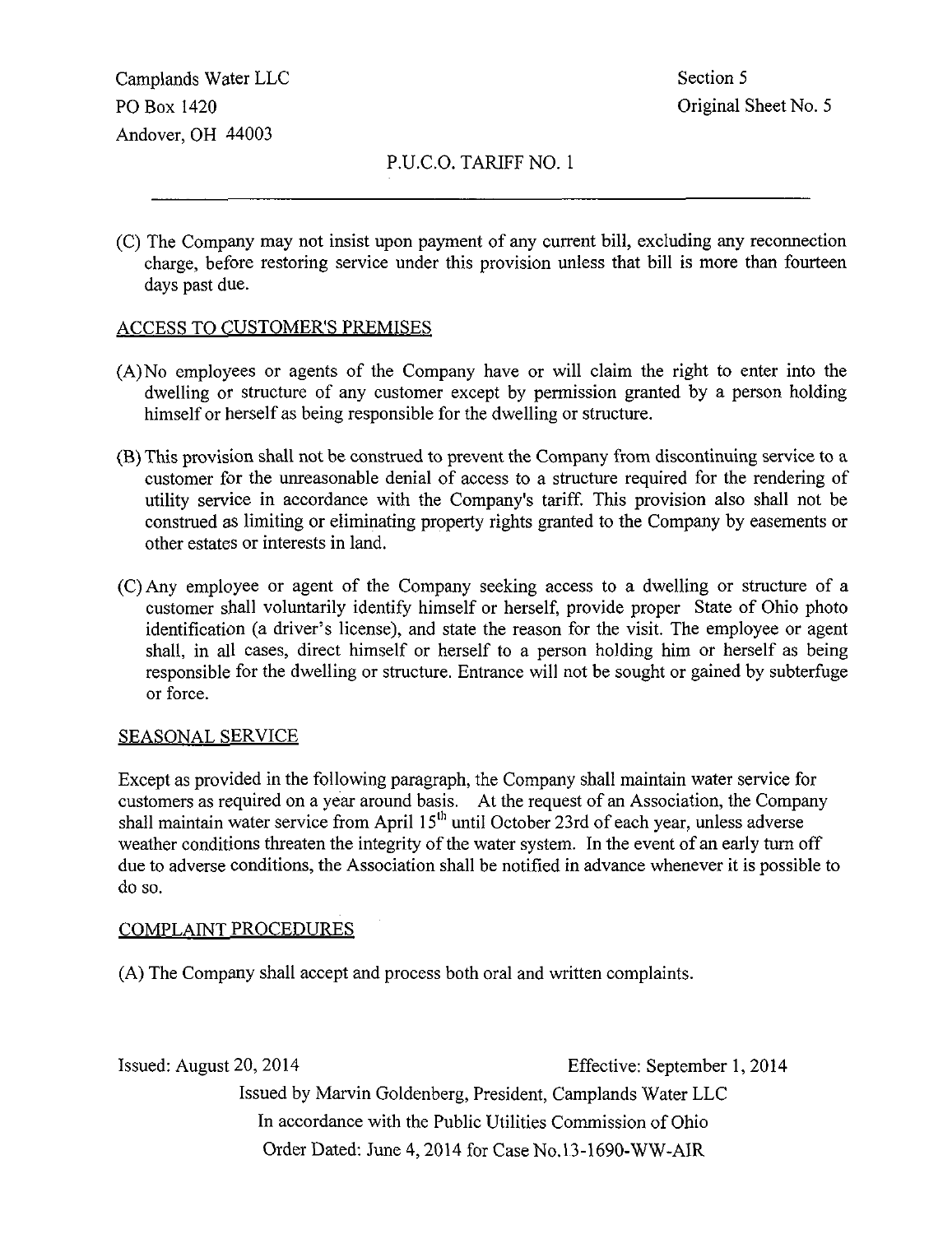Camplands Water LLC Section 5 PO Box 1420 Criginal Sheet No. 6 Andover, OH 44003

P.U.C.O. TARIFF NO. 1

- (B) The Company shall investigate each complaint in a fair and complete manner and report the results to the customer, either orally or in writing, within ten business days after the date of the receipt of the complaint.
- (C) If the complainant is not satisfied with the Company's report(s), the Company shall promptly inform the customer of the availability of the PUCO's complaint handling procedures, including the then current address and the local or toll-free telephone number of the PUCO's call center.

#### SPECIAL CONTRACTS

At any time, any customer to be served by Camplands Water LLC can request to be served under a Special Contract arrangement. Such Special Contracts shall be mutually agreed to by both the customer and Camplands Water LLC, and shall be approved by the Public Utilities Commission of Ohio prior to the contract being valid or effective.

Issued: August 20, 2014 Effective: September 1, 2014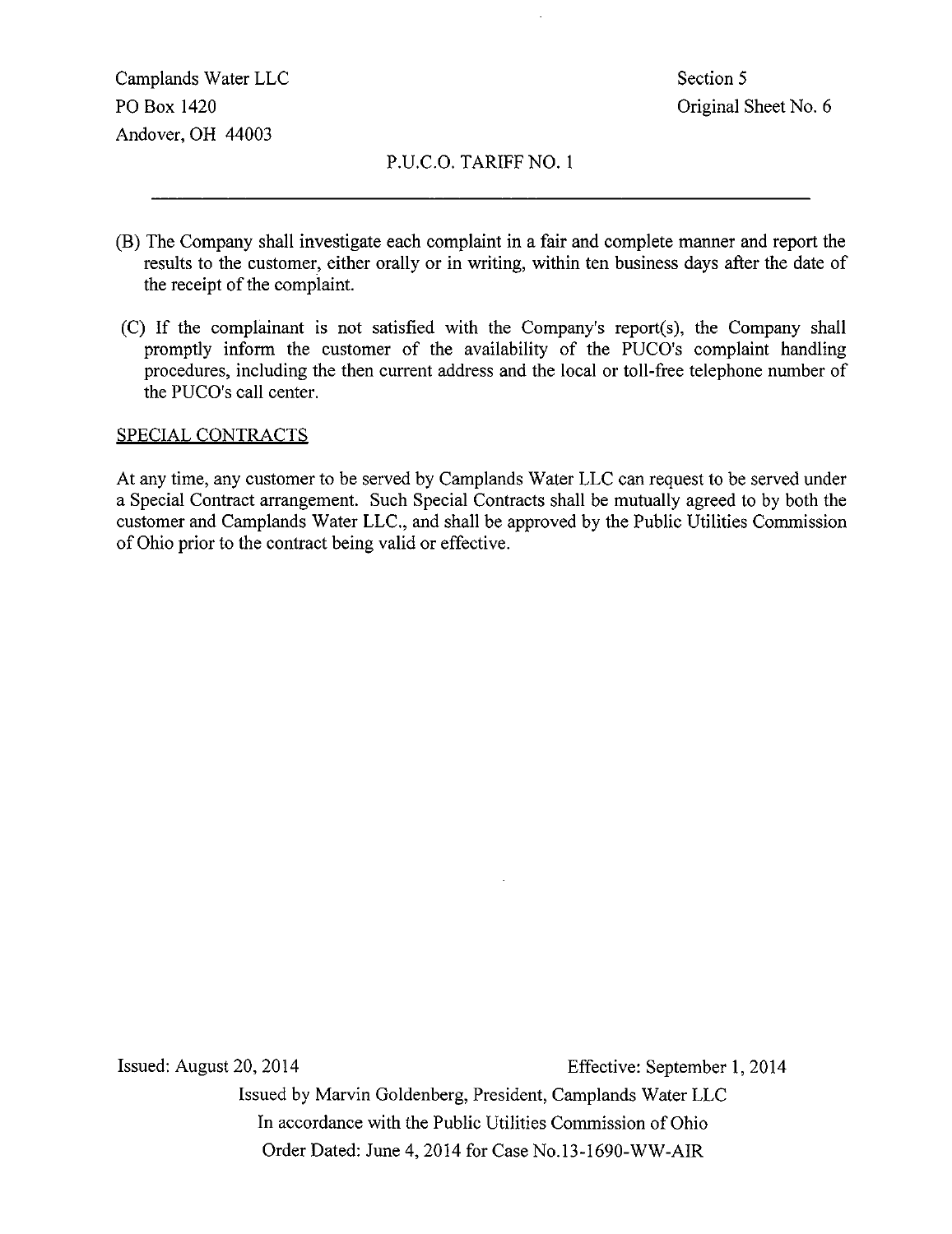Camplands Water LLC Section 6 PO Box 1420 Original Sheet No. 1 Andover, OH 44003

P.U.C.O. TARIFF NO. 1

## SERVICES LINES

1. Curb stops or valves on the Company's Service Line(s) are for the exclusive use and under the exclusive control of the Company.

2. A customer shall (at its/their expense) install, maintain and repair the Customer Service Line. When a leak in a Customer Service Line is discovered, the Company shall give not less than fourteen days written notice before service is disconnected. However, if the leak in the Customer Service Line, in the opinion of the Company, is considered an emergency, no notice of disconnection shall be required.

3. All Customer Service Lines laid after September 1, 2014 shall be laid at a depth of not less than four feet below ground level.

4. The Company Service Line shall be operated and maintained by the Company.

Issued: August 20, 2014 Effective: September 1, 2014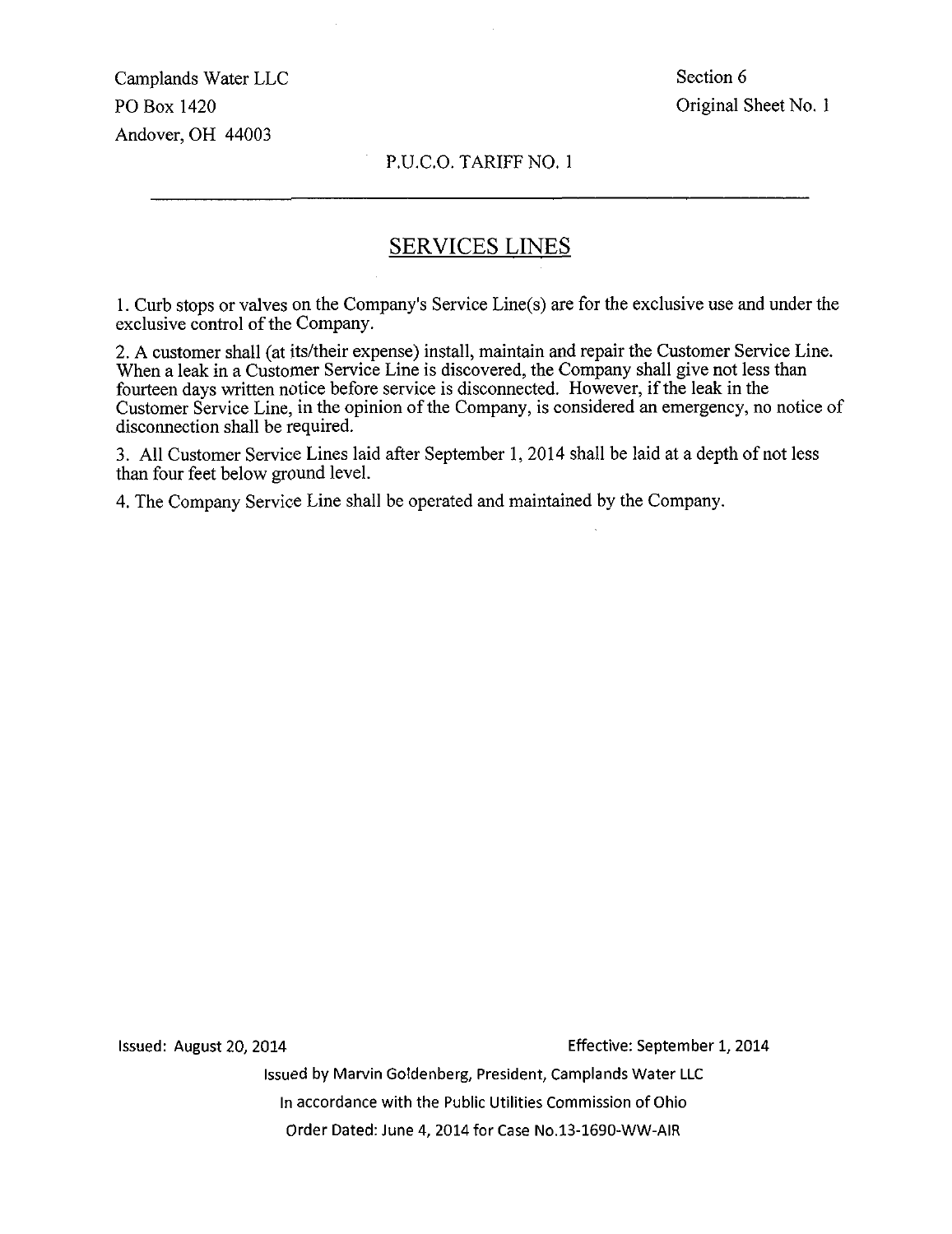Camplands Water LLC Section 7 PO Box 1420 Original Sheet No. 1 Andover, OH 44003

#### P.U.C.O. TARIFF NO. 1

## MAIN EXTENSIONS

The Company shall extend mains and provide related facilities to serve new customers in accordance with the Ohio Administrative Code (O.A.C.) Rule 4901:1-15-30 (Main Extensions and Related Facilities) and O.A.C. Rule 4901:1-15-31 (Subsequent Connections, Service Connections and Tap-Ins), adopted by the Public Utilities Commission of Ohio, as amended from time to time.

Issued: August 20, 2014 Effective: September I, 2014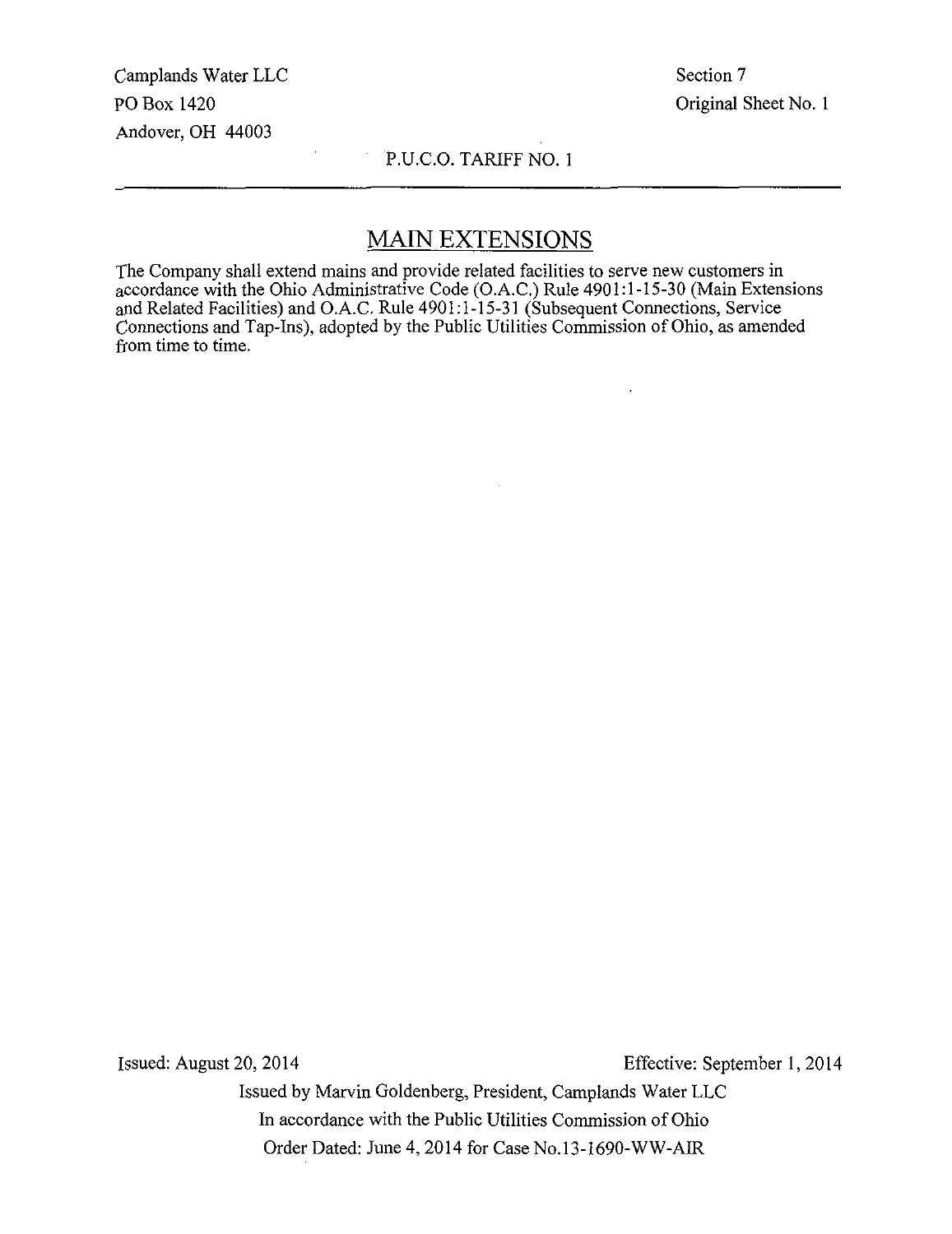#### Camplands Water LLC SUMMARY OF CUSTOMER RIGHTS AND OBLIGATIONS

#### DEAR CUSTOMER;

As a Camplands Water LLC customer, you have certain rights and obligations, which are summarized below. We suggest you keep this for future reference. We are pleased to have you as our customer, and it is our intent to always provide you with a safe and dependable water service. Our business address is:

> Camplands Water LLC 4270 State Rte 7n P.O. Box 1420 Andover OH, 44003

Our normal business hours are 8:00 A.M. to 4:00 P.M., Monday through Friday, except holidays.

#### CUSTOMER RIGHTS AND OBLIGATIONS

(1) You have the right to have any inquiry or complaint handled courteously and promptly by the Company. An inquiry or complaint can be made to the Company either in writing to the above address or by calling (440) 293-4042. The Company shall investigate each complaint in a fair and complete manner and report the results to the customer, either orally or in writing, within ten business days after the date of the receipt of the complaint. If your complaint is not resolved after you have called Camplands Water, or for general utility information, customers may contact the public utilities commission of Ohio (PUCO) for assistance at 1-800-686-7826 (toll free) from eight a.m. to five p.m. weekdays, or http://www.puco.ohio.gov. Hearing or speech impaired customers may contact the PUCO via 7-1-1 (Ohio relay service).

The Ohio consumers' counsel (OCC) represents residential utility customers in matters before the PUCO. The OCC can be contacted at 1-877-742-5622 (toil free) from eight a.m. to five p.m. weekdays, or at http://www.pickocc.org.

- (2) You have the right to review the Company's rates, rules, and regulations (tariff) which is available for review at the Company offices, upon request.
- (3) You have the right to review the comprehensive set of minimum standards for waterworks companies as set forth in Chapter 4901:1-15 of the Ohio Administrative Code. This material is available from either the Company or the Public Utilities Commission.
- (4) Bills and Payments for Service
	- (A) The customer is liable for the payment of all water and water service supplied to its premise.
	- (B) No bill will be sent for water service. Payment for water service shall be payable monthly in advance for periods beginning the first of the month, or later at such dates as may be determined by the Company. All payments are due and payable to the Company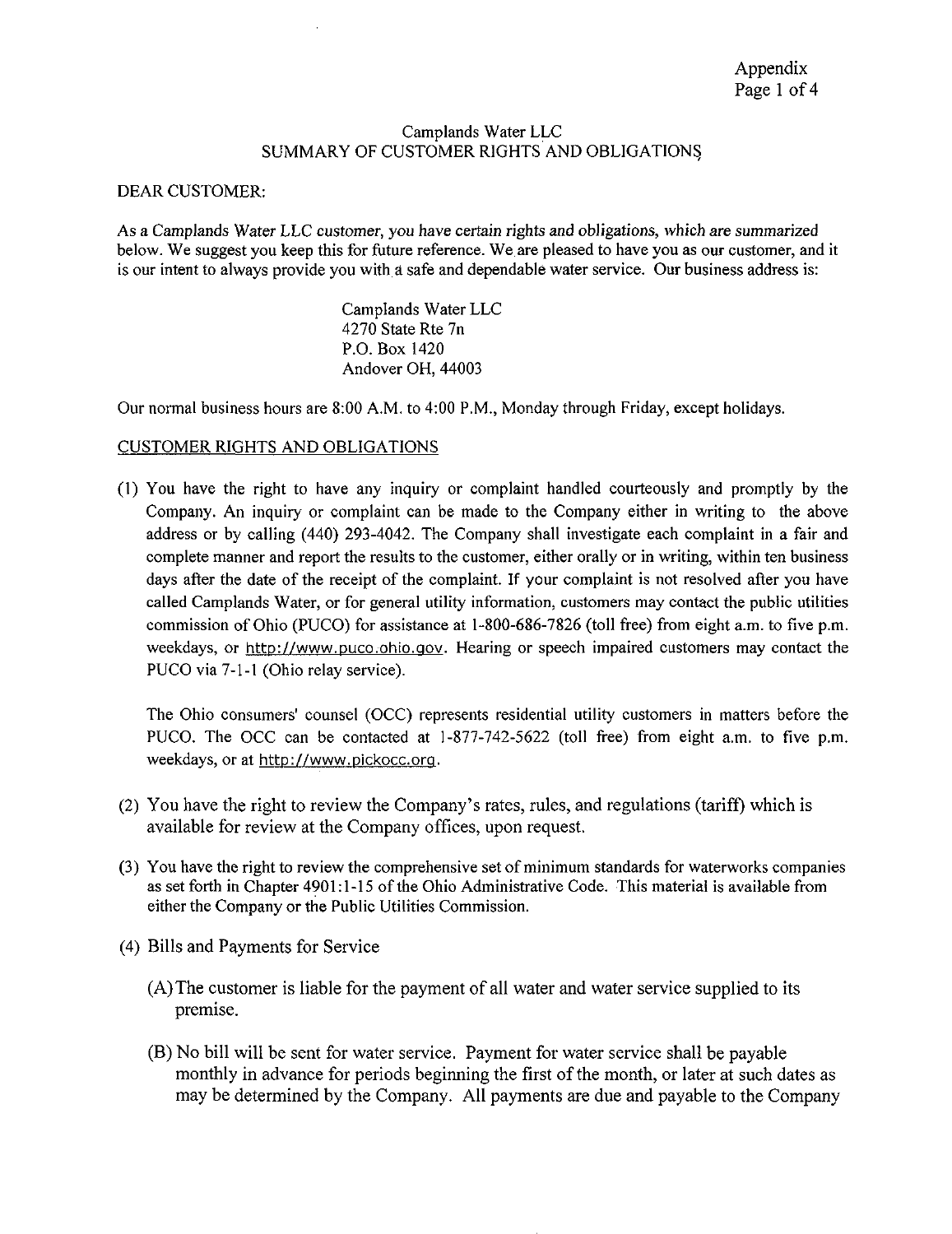by the due date. All payments received fifteen (15) days after the due date are considered late and subject to a late payment charge. If not paid within that time, a late payment service charge of one percent (1%) per month (not compounded) will also be due based on the current outstanding balance. Failure to pay will render the customer subject to discontinuance of service. If any bill is not paid by the due date, the service may be discontinued upon fourteen (14) days written notice.

(5) The Company may discontinue all or any part of its service to a customer as stated below.

- (A) Service may not be refused or disconnected to any customer unless the Company complies with all of the disconnection procedures contained in its tariff. Service shall not be disconnected to any customer unless the disconnection conditions in this tariff may be specifically applied to that customer.
- (B) In an instance where a customer's service could be disconnected under more than one of the following conditions, the minimum notice provision (which includes no notice) will be provided.
	- (1) No notice is required in any of the following instances:
		- (a) For tampering with any distribution main, or other appliance under the control of, or belonging to, the Company.
		- (b) For connecting the service line or any pipe directly or indirectly connected to it with any other source of supply or with any apparatus which may, in the opinion of the Company, contaminate the Company's water supply or threaten the integrity of the system.
		- (c) For any other violation of or failure to comply with the regulations of the Company which may in the opinion of the Company or any public authority, create an emergency situation.
	- (2) The customer must be given not less than twenty-four hours written notice before service is disconnected when any of the following conditions exist:
		- (a) For the use of water for any purpose other than domestic use or for the use of water service upon any premises other than for the Associations and the County sewer plant being served by Camplands Water LLC.
		- (b) To prevent waste or reasonably avoidable loss of water. Personal delivery of the notice to the customer's premise shall first be attempted. If personal service cannot be accomplished at that time, then the notice shall be securely attached to the premises in a conspicuous manner.
	- (3) The customer must be given not less than fourteen days written notice before service is disconnected when any of the following conditions exist: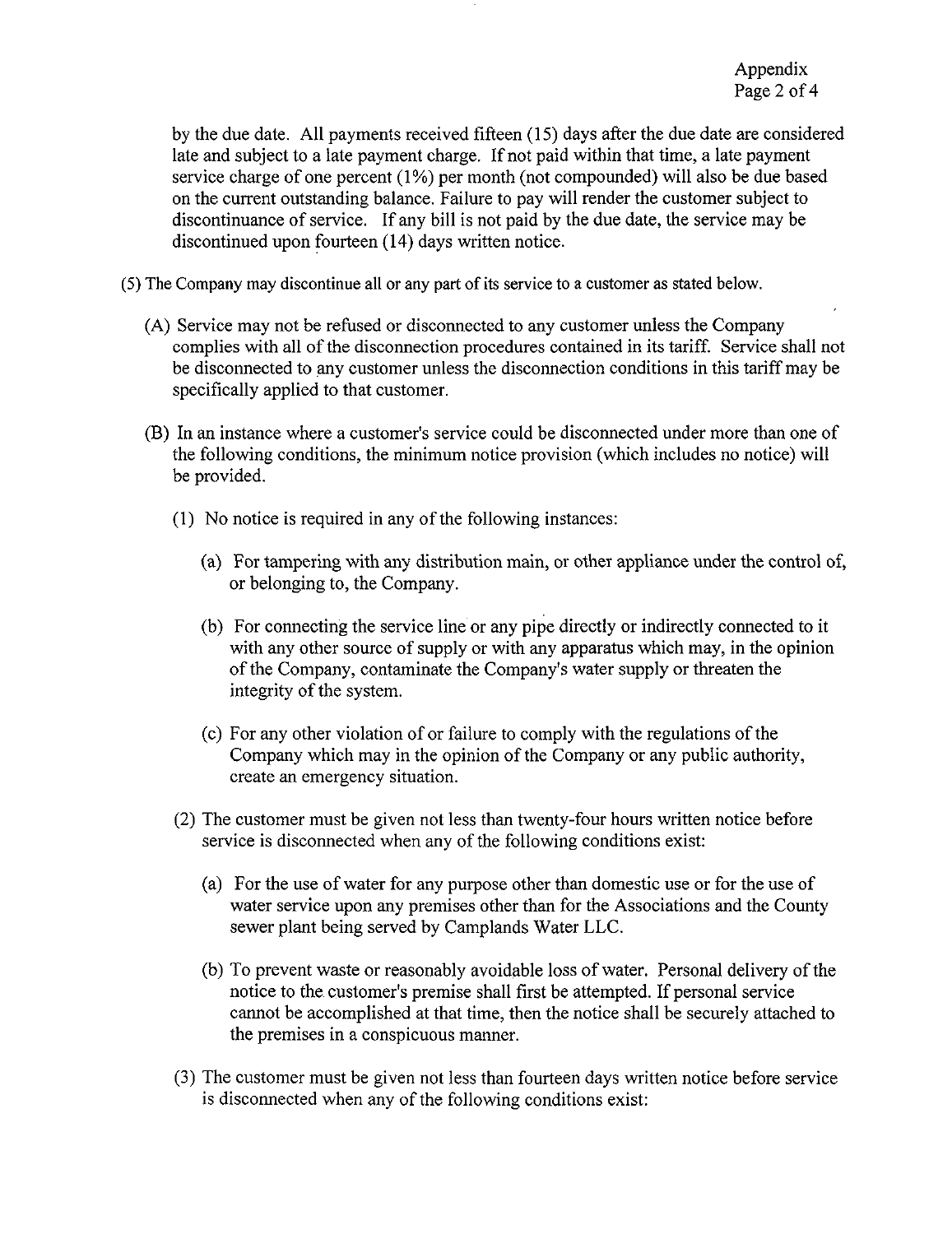- (a) For nonpayment of any tariffed charges when due or within any additional period for payment permitted by the Company. Disconnection of service for nonpayment may not occur prior to fourteen days after the due date.
- (b) For any violation of, or failure to comply with, the regulations of the Company other than stated in paragraph (B)(1) of this section.
- (c) For misrepresentation to the Company as to any material fact.
- (C) Service may not be refused or discormected to any customer or refused to any applicant for service for any of the following reasons:
	- (1) Failure to pay any amount which, according to established payment dispute and resolution procedures, is in bona fide dispute.
	- (2) Failure to pay any charge not specified in the Company's tariff.
- (D) The Company may disconnect service during its normal business hours; however, no disconnection for past due bills may be made after twelve thirty p.m. on the day preceding a day that all services necessary for reconnection are not regularly performed or available.
- (E) On the day of disconnection of service, the Company shall provide the customer with personal notice. If the customer is not available, the Company shall attach written notice to the customer location in a conspicuous location prior to disconnecting service. Those Company employees or agents who disconnect service at the premises may be authorized to make extended payment arrangements. Company employees or agents who disconnect service shall be authorized to complete one of the following:
	- (1) Accept payment in lieu of termination.
	- (2) Dispatch an employee to the premises to accept payment.
	- (3) Make available to the customer a means to avoid disconnection.

The customer has the right to see a proper Company photo identification, a State of Ohio drivers license whenever Company employees or agents seek access to the customer's premises, and the employee must state the reason for the visit.

#### APPLICATIONS FOR NEW SERVICE AND DEPOSITS

The Company does not require an Application for new service, nor does it require a deposit associated with new service.